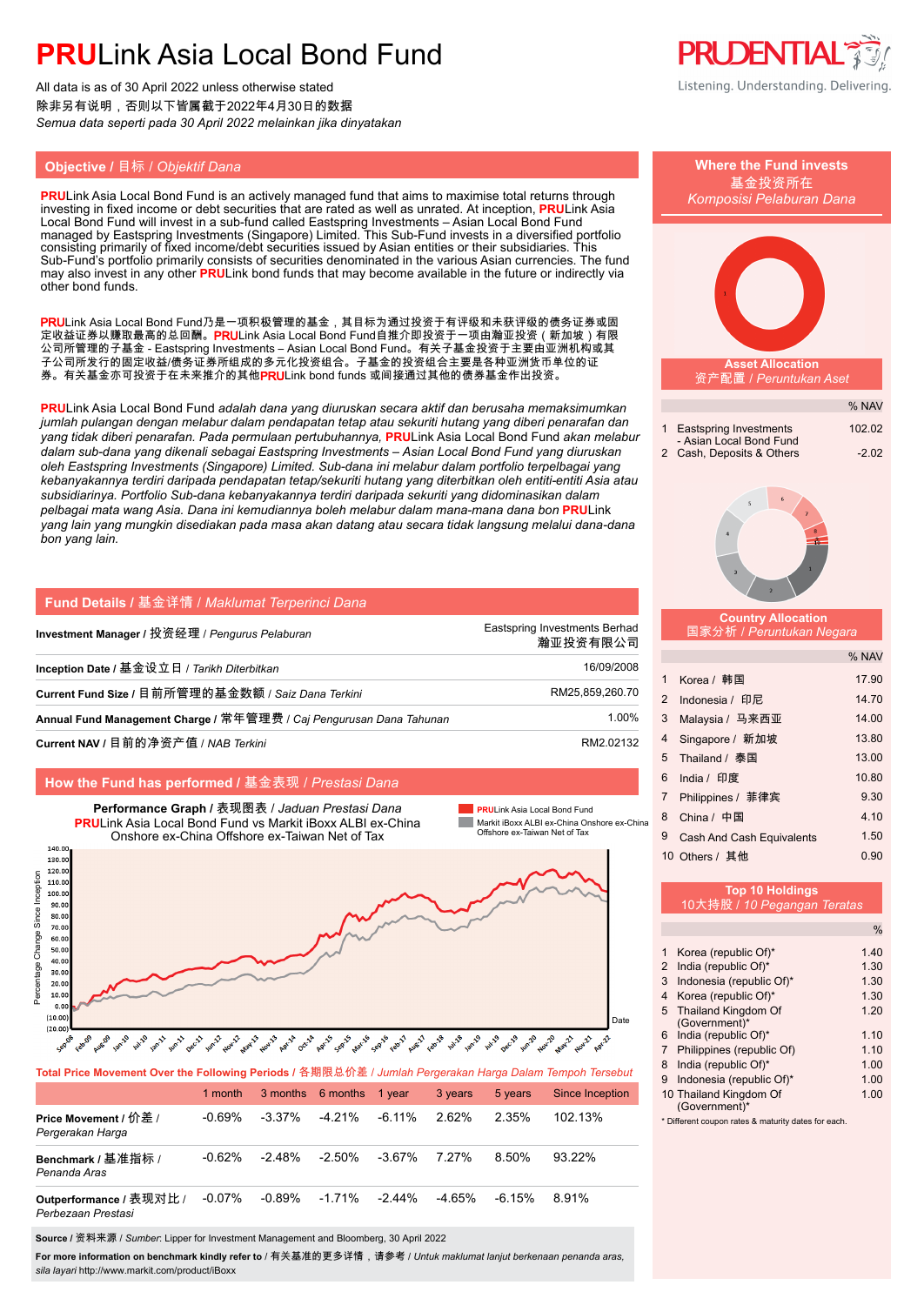All data is as of 30 April 2022 unless otherwise stated 除非另有说明,否则以下皆属截于2022年4月30日的数据 *Semua data seperti pada 30 April 2022 melainkan jika dinyatakan*

#### **Monthly Update /** 每月简报 / *Peningkatan Bulanan*

#### **Market Review /** 市场回顾 */ Tinjauan Bulanan*

In April, global bond markets continued their downtrend as sustained inflationary pressures led to a relentless increase in global interest rates. Supply disruptions, exacerbated by the ongoing Russia-Ukraine military conflict and widening COVID-19 lockdowns in China, continued to exert upward pressure on goods and commodity prices. The rising interest rate environment weighed on the performance of Asian local currency bonds as the sharp rise in domestic government bond yields , as well as broad Asian currency weakness weighed on the returns of the market in USD terms. Overall, the customized Markit iBoxx Asian Local Bond index fell by 4.02% over the month.

**PRUDENTIAL TO:** 

Listening. Understanding. Delivering.

In the US, the strong jobs data helped firm expectations for a more aggressive tightening by the US Federal Reserve. Several FOMC policymakers supported to moderate price pressures as inflationary pressures remained elevated. The expectation of more aggressive Fed tightening continued to send US interest spiralling higher, although led by the longer end of the curve.

In Asia, price pressures similarly continued to climb, particularly in India and Thailand, where headline inflation rose to 6.95% YoY and 5.73% YoY in March respectively. Despite this, Reserve Bank of India kept its policy repo rate unchanged in April, while reiterating its commitment to maintain an accommodative stance. Central banks in Korea and Singapore, however, tightened their monetary policies to address rising inflationary pressures with Bank of Korea hiking policy rate to 1.5%, while Monetary Authority of Singapore steepened the exchange rate policy band.

Against this backdrop, Asian domestic government bond yields rose across the board, with sharp rises seen in markets such as Thailand, Malaysia, Hong Kong and Korea. India government bond yields also repriced higher. China onshore bonds, however, managed to eke out a modest gain in April despite heavy foreign selling. The upward pressure on yields in the China onshore bond market was mitigated by People's Bank of China (PBoC)'s policy easing.

Over the same period, however, broad-based weakness was seen across Asian currencies as the sharp rise in US interest rates and strong risk aversion supported the ascent of the US dollar against major currencies as well as Asian currencies. The Chinese renminbi was among the key underperforming currencies, falling by 3.7% against the US dollar over the month as the combination of portfolio outflows and rising growth risks dampened appetite for the currency. Currencies with stronger correlation to the Chinese renminbi, such as the Malaysian ringgit and Korean won, also fared badly. In contrast, Indian rupee and Indonesian rupiah were relatively more resilient falling by less than 1% against the US dollar, with the latter contributing to an overall outperformance of the local bond market in US dollar terms.

全球债券市场于4月份延续跌势,因为全球利率在持续的通胀压力下不断看涨。俄乌军事冲突继续演进以及中国扩大防疫封锁措施使供应链中断情况雪上加霜,并继续对物品 和大宗商品价格施加上行压力。利率看涨环境拖累亚洲本币债券的表现;国内政府债券收益率大幅上升,以及亚洲货币普遍走贬打压以美元计的市场回报。总体而言,代表性 指标Markit iBoxx 亚洲本地债券指数于月内下跌 4.02%。

在美国,就业数据强劲有助于确定美联储更积极收紧政策的预期。由于通胀压力仍居高不下,部分FOMC 政策制定家对维持适度的价格压力表示支持。尽管由长期利率带 动、美联储更积极收紧政策的预期继续推动美国利率走高。

亚洲方面,价格压力同样继续攀升,特别是在印度和泰国;3 月份总体通胀率分别按年走高至 6.95% 和 5.73%。尽管如此,印度储备银行4 月份维持政策回购利率不变,同时 重申保持宽松立场的承诺。然而,韩国和新加坡中央银行宣布收紧货币政策以应对不断走高的通胀压力;其中韩国银行将政策利率上调至 1.5%,新加坡金融管理局则收窄汇 率政策区间。

在此背景下,亚洲国内政府债券收益率全面走高;其中泰国、马来西亚、香港和韩国等市场的收益率大幅上涨。印度政府债券收益率也重新定价并走高。尽管外资大量抛 售,中国在岸债券仍于4 月份小幅上涨。中国人民银行(PBoC)的宽松政策缓解了中国在岸债券市场收益率的上行压力。

同一时期内,美国利率大幅走高以及避险情绪增强支持美元兑主要货币和亚洲货币升值,导致亚洲货币普遍走软。中国人民币是主要输家之一,月内兑美元下跌 3.7%,归咎 于投资组合流出和增长风险升温抑制了市场对人民币的需求。此外,马来西亚令吉和韩元等与人民币相关性较强的货币也表现逊色。 相比之下,印度卢比和印尼盾较具弹 性,兑美元的跌幅低于1%。印尼盾更是为以美元计的当地债券市场的整体优异表现作出贡献。

Pada bulan April, pasaran bon global meneruskan aliran menurun apabila tekanan inflasi yang berterusan telah memacu peningkatan kadar global yang bertali arus. Gangguan *bekalan diburukkan lagi oleh konflik ketenteraan Rusia-Ukraine yang berterusan dan sekatan pergerakan COVID-19 yang meluas di China terus memberikan tekanan ke atas harga barangan dan komoditi. Persekitaran kadar faedah yang meningkat memberi kesan ke atas prestasi bon mata wang tempatan Asia kerana peningkatan mendadak dalam hasil bon kerajaan domestik di samping kelemahan mata wang Asia secara meluas mempengaruhi pulangan pasaran dalam terma USD. Secara keseluruhannya, indeks khusus Markit iBoxx Asian Local Bond jatuh sebanyak 4.02% pada bulan tinjauan.*

*Di AS, data pekerjaan yang mantap telah membantu jangkaan kukuh tentang pengetatan yang lebih agresif oleh Rizab Persekutuan AS. Sebilangan penggubal dasar FOMC menyokong tekanan harga yang sederhana meskipun tekanan inflasi kekal tinggi. Jangkaan pengetatan Fed yang lebih agresif terus menyebabkan kadar faedah AS melonjak lebih tinggi, walaupun diterajui oleh keluk yang lebih panjang.*

*Di Asia, tekanan harga juga terus meningkat terutamanya di India dan Thailand, yang mana inflasi utama masing-masing meningkat kepada 6.95% YoY dan 5.73% YoY di bulan Mac. Sungguhpun begitu, Reserve Bank of India mengekalkan kadar repo dasarnya pada bulan April, sambil menegaskan komitmennya untuk mengekalkan pendirian yang akomodatif. Bank-bank pusat di Korea dan Singapura bagaimanapun, mengetatkan dasar monetari masing-masing untuk menangani tekanan inflasi yang meningkat, dengan Bank of Korea menaikkan kadar dasar kepada 1.5%, manakala Pihak Berkuasa Kewangan Singapura mengecilkan julat dasar kadar pertukaran.*

*Berlatar belakang keadaan ini, hasil bon kerajaan domestik Asia meningkat secara menyeluruh, dengan kenaikan mendadak dilihat di pasaran seperti Thailand, Malaysia, Hong Kong dan Korea. Hasil bon kerajaan India juga dinilai semula lebih tinggi. Bon tempatan China, bagaimanapun, berjaya memperoleh keuntungan sederhana pada bulan April walaupun jualan asing dicatat tinggi. Tekanan menaik ke atas hasil pasaran bon tempatan China telah dikurangkan oleh pelonggaran dasar People's Bank of China (PBoC).*

*Walau bagaimanapun dalam tempoh yang sama, kelemahan menyeluruh dilihat merentas mata wang Asia berikutan kenaikan mendadak kadar faedah AS dan penghindaran risiko yang tegar telah menyokong kenaikan dolar AS berbanding mata wang utama dan mata wang Asia. Renminbi China antara mata wang utama yang berprestasi rendah,*  jatuh 3.7% berbanding dolar AS pada bulan tinjauan kerana gabungan aliran keluar portfolio dan risiko pertumbuhan yang meningkat menumpulkan selera terhadap mata wang *tersebut. Mata wang yang mempunyai korelasi lebih kukuh dengan Renminbi China seperti Ringgit Malaysia dan Won Korea juga mengalami nasib yang buruk. Sebaliknya, Rupee India dan Rupiah Indonesia secara relatifnya lebih berdaya tahan, merunduk kurang daripada 1% berbanding Dolar AS, dengan Rupiah Indonesia menyumbang kepada prestasi baik keseluruhan pasaran bon tempatan dalam terma Dolar AS.*

### **Market Outlook /** 市场展望 */ Gambaran Bulanan*

The prolonged conflict between Russia and Ukraine has led to a renewed volatility in global financial markets and raised concern of stagflation. Bond markets have declined globally although the decline in Asian bond markets have generally been more muted compared to bond markets in US, Euro and EM. Investors' concern that the Fed may have to tighten monetary conditions to restrictive territory is making it difficult for bond markets to find stability even after a sharp sell-off year to date.

Growth outlook is underpinned by economic reopening in 2022 after spending most of 2021 in pandemic related lockdown. There is fiscal room to absorb partially the rise in food and energy costs to buffer households. Asian bond markets still offer real yield higher than developed markets and positive real yield in China and Indonesia . After two years of negative output gap, there is sufficient slack in the labor market to cap wage pressures. This will allow Asian central banks to lag the Fed in their policy normalization. In the near term, Asian currencies are held back by monetary policy lag and balance of payment pressure from higher oil prices. However, we expect capital flows to return to Asia once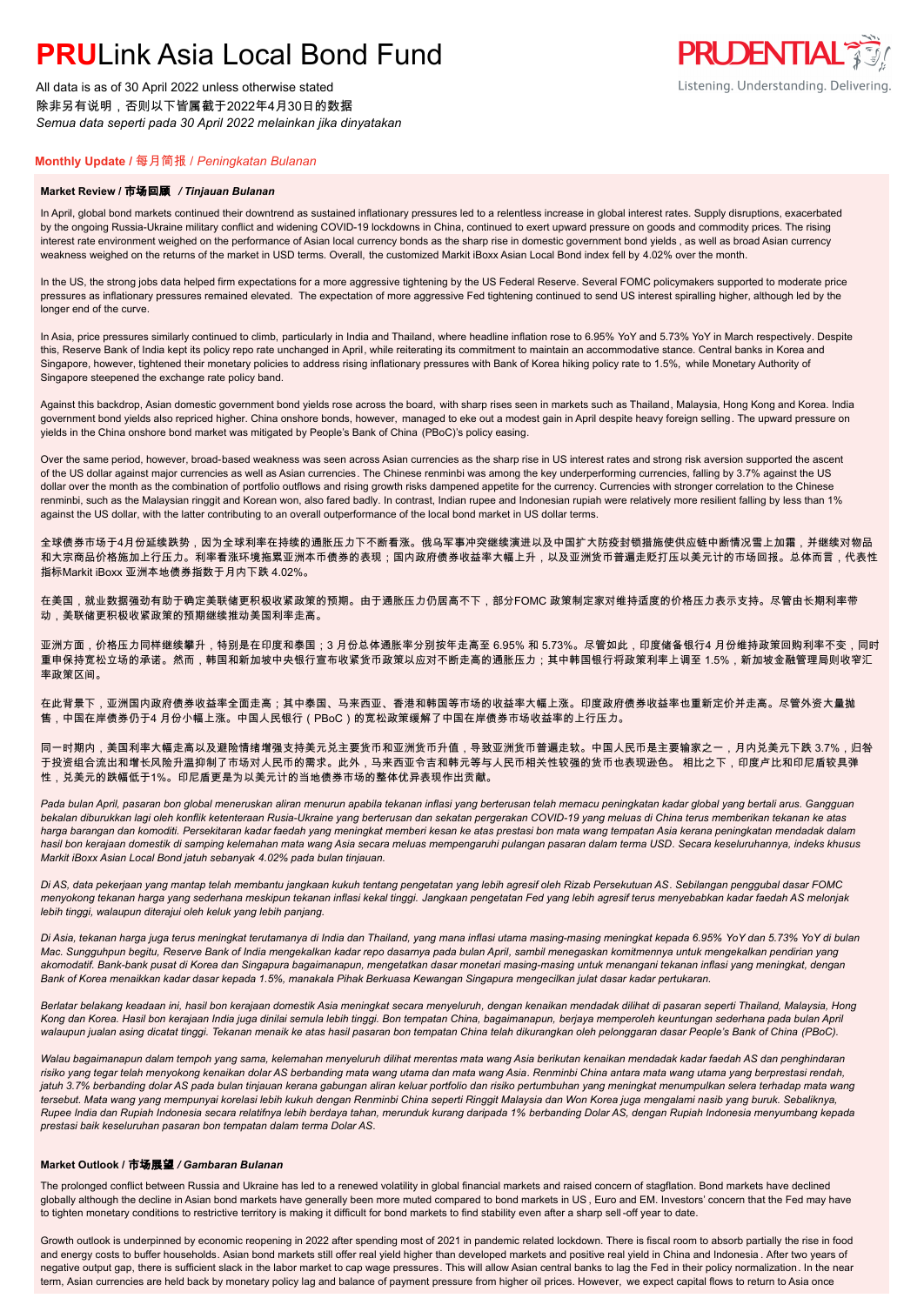All data is as of 30 April 2022 unless otherwise stated 除非另有说明,否则以下皆属截于2022年4月30日的数据 *Semua data seperti pada 30 April 2022 melainkan jika dinyatakan*

### **PRUDENTIAL** Listening. Understanding. Delivering.

investors realize growth outlook in the medium-term favors Asia versus the rest of the world. We see opportunities in local currency bonds in Indonesia and USD-denominated corporate bonds from China and India.

俄罗斯和乌克兰之间持久的冲突拖累全球金融市场走势再次波涛汹涌,并引发了滞胀担忧。与美国、欧元区和新兴市场的债券市场相比,尽管亚洲债市的跌幅普遍较为温 和,全球债券市场还是难逃下跌厄运。投资者担心,在美联储可能被迫收紧货币政策至限制性区域的情况下,债券市场即使经历了今年迄今的大幅抛售后也难以稳住脚步。

继2021 年大部分时间流失在与疫情相关的封锁之后,2022 年经济重新开放支撑了增长前景。对于家庭来说,财政空间效应得以缓和食品和能源成本上涨造成的部分冲击。亚 洲债券市场的实际收益率仍高于发达市场,以及中国和印尼的实际正面收益。继经历了两年的负产出差距之后,疲软的劳动力市场应足以限制工资压力,进而导致亚洲央行在 政策正常化方面落后于美联储。短期内,货币政策滞后和油价上涨带来的国际收支压力料将拖累亚洲货币走势。然而,我们预计,一旦投资者意识到中期增长前景对亚洲有 利,而非世界其他地区,资本将重新流入亚洲。我们看好印尼本币债券以及中国和印度以美元计价的企业债券。

*Konflik yang berpanjangan antara Rusia dan Ukraine telah membawa kepada volatiliti baharu pasaran kewangan global dan menimbulkan kebimbangan terhadap stagflasi. Pasaran bon telah merosot di peringkat global walaupun penurunan yang melibatkan pasaran bon Asia secara amnya lebih kecil berbanding pasaran bon di AS, Euro dan EM. Kebimbangan pelabur bahawa Fed mungkin terpaksa mengetatkan keadaan monetari kepada kawasan yang terhad menyukarkan pasaran bon untuk mencapai kestabilan walaupun selepas penjualan mendadak setakat sejak awal tahun hingga kini.*

*Prospek pertumbuhan disokong oleh pembukaan semula ekonomi pada 2022 selepas menghabiskan sebahagian besar tahun 2021 dalam sekatan pergerakan berkaitan pandemik. Terdapat ruang fiskal untuk menyerap sebahagian kenaikan kos makanan dan tenaga bagi menampung isi rumah. Pasaran bon Asia masih menawarkan hasil sebenar yang lebih tinggi berbanding pasaran maju manakala hasil sebenar positif di China dan Indonesia. Selepas dua tahun mencatat jurang output negatif, terdapat kelompongan yang mencukupi dalam pasaran buruh untuk mengehadkan tekanan gaji. Ini akan membolehkan bank pusat Asia melamban normalisasi dasar berbanding Fed. Dalam tempoh terdekat, mata wang Asia ditahan oleh kelambanan dasar monetari dan tekanan imbangan pembayaran susulan harga minyak yang lebih tinggi. Walau bagaimanapun, kami menjangkakan aliran modal akan kembali ke Asia apabila pelabur menyedari prospek pertumbuhan Asia jangka sederhana adalah menguntungkan berbanding negara lain di dunia. Kami melihat peluang dalam bon mata wang tempatan di Indonesia dan bon korporat dalam denominasi USD di China dan India.*

### **Fund Review & Strategy /** 基金表现评论与投资策略 */ Tinjauan dan Strategi Dana*

The Fund returned -0.69% for the month, underperforming the benchmark return of -0.62% by 0.07%. Year-to-date, the Fund returned -4.82%, underperforming the benchmark return of -3.41% by 1.41%.

In April, the Fund underperformed the benchmark slightly. Yields rose across the board for a second month following sharply higher US Treasury yields . Bond markets in India, Indonesia, Philippines and Singapore outperformed those in Hong Kong, Korea, Malaysia and Thailand. Asian currencies weakened across the board again with Indian rupee, Indonesian rupiah and Philippine peso outperforming the other lower yielding currencies. The fund was overweight duration and in Asian currencies, which detracted from relative performance. This was offset by the outperformance of corporate bonds where spreads narrowed, especially in Chinese real estate bonds.

During the month, we moved Singapore dollar from underweight to neutral just prior to the policy meeting. In line with our expectation, the Monetary Authority of Singapore (MAS) tightened monetary policy by steepening the exchange rate policy band slightly and recentred the mid-point of the policy band. Both measures signal further room for appreciation for the Singapore dollar. We also took opportunity of the late month weakness in Chinese renminbi to increase exposure . While near-term growth outlook for China is at risk due to zero covid policy, we think sharp currency devaluation is unlikely given the policymaker's focus on currency stability as well as support from the current account surplus. We reduced duration overweight in Malaysia, adding to duration overweight in Singapore, reflecting the different stage of policy normalization in the two countries.

基金月内的回酬为-0.69%,跑输回酬为-0.62%的基准0.07%。年度至今,本基金的回酬是-4.82%,落后于回酬为-3.41%的基准指标1.41%。

4月份,此基金表现稍微较基准逊色。随着美国国债收益率大幅走高,收益率连续第二个月全面上涨。 印度、印尼、菲律宾和新加坡债券市场走势优于香港、韩国、马来西亚 和泰国。亚洲货币再次全面走软;其中印度卢比、印尼盾和菲律宾比索的表现超越其他低收益货币。基金较长的存续配置并以亚洲货币计价的部署拖累相对表现。但企业债 券,尤其是中国房地产债券的利差收窄并表现优异抵消了有关冲击。

月内,我们在新加坡举行政策会议前将新元的减持立场调整至中和。新加坡金融管理局(MAS)宣布收紧货币政策,小幅上调区间坡度并重新设定新加坡元政策区间的中 点,符合我们的预期。这两项措施都预示着新元有进一步升值的空间。另外,我们还趁人民币在检讨月份的月底走软时增加了敞口。尽管中国近期增长前景因新冠疫情清零政 策而面临风险,鉴于政策制定家关注稳定货币以及来自经常账户盈余的支持,我们认为货币大幅贬值的可能性不大。我们减少了马来西亚但增加了新加坡的的长存续期配 置,以反映两国政策正常化的不同阶段。

*Dana mencatat pulangan -0.69% di bulan ini, tidak mengatasi pulangan penanda aras -0.62% sebanyak 0.07%. Sejak awal tahun hingga kini, Dana mengembalikan -4.82%, tidak mengatasi pulangan penanda aras -3.41% sebanyak 1.41%.*

*Pada bulan April, Dana mencatat prestasi yang lebih rendah berbanding penanda aras dengan perbezaan yang kecil. Hasil meningkat secara menyeluruh bagi bulan kedua berikutan hasil Perbendaharaan AS yang meningkat lebih tinggi secara mendadak. Pasaran bon di India, Indonesia, Filipina dan Singapura mengatasi prestasi di Hong Kong, Korea, Malaysia dan Thailand. Mata wang Asia kembali lemah secara keseluruhan dengan Rupee India, Rupiah Indonesia dan Peso Filipina mengatasi mata wang lain yang memberikan hasil lebih rendah. Dana yang memegang tempoh dan mata wang Asia secara berlebihan telah menjejaskan prestasi relatif. Ia diimbangi oleh prestasi baik bon korporat apabila spread mengecil, terutamanya bon hartanah China.*

*Semasa bulan tinjauan, kami memindahkan Dolar Singapura daripada kedudukan kekurangan pegangan kepada neutral sejurus sebelum mesyuarat dasar. Selaras dengan jangkaan kami, Penguasa Kewangan Singapura (MAS) mengetatkan dasar monetari dengan meningkatkan sedikit jalur dasar kadar pertukaran dan memperbaharui titik tengah jalur dasar. Kedua-dua langkah tersebut menandakan keberadaan ruang yang lebih luas bagi kenaikan nilai Dolar Singapura. Kami juga memanfaatkan peluang untuk meningkatkan pendedahan apabila Renminbi China melemah di hujung bulan. Walaupun prospek pertumbuhan jangka pendek China berisiko disebabkan dasar sifar covid, kami berpendapat penurunan nilai mata wang yang mendadak adalah tidak mungkin memandangkan fokus penggubal dasar terhadap kestabilan mata wang serta sokongan daripada lebihan akaun semasa. Kami mengurangkan tempoh pegangan berlebihan di Malaysia, menambah tempoh pegangan berlebihan di Singapura, mencerminkan tahap normalisasi dasar yang berbeza di kedua-dua negara.*

**Source /** 资料来源 / *Sumber*: Fund Commentary, April 2022, Eastspring Investments Berhad

#### **Disclaimer**

#### All data is as of last valuation date of the month.

Investments are subject to investment risks including the possible loss of the principal amount invested. The value of the units may fall as well as rise. Past performances of the funds and that of the fund managers are not necessarily indicative of future performance. The price movements indicated are not reflective of the actual return on your investments (which are subject to your investment-linked funds. Prudenti document, the information in the policy document shall prevail. In case of discrepancy between the English, Bahasa Malaysia and Mandarin versions of this fact sheet, the English version shall prevail. The fund fact sheet of the Target Fund will be available at www .eastspring.com/sg.